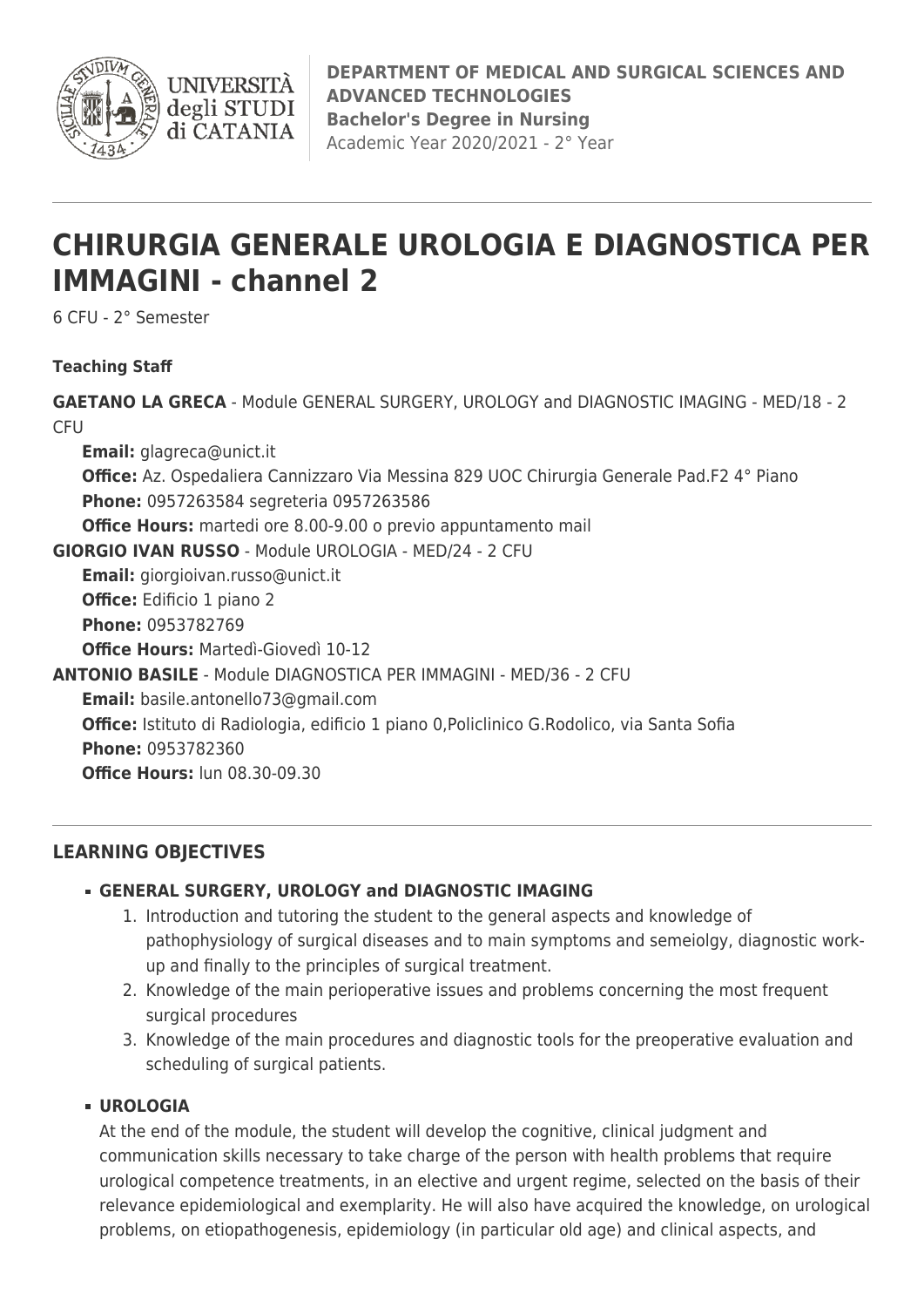primary and secondary prevention, with elements that allow the cultural and operational sharing of the ' use of technologies in the diagnostic-therapeutic process. Problems treated: Urinary tract infections, Pathophysiology of urination (problems of filling and emptying of the bladder), neoplasms of urological relevance, general post-operative management of the urological patient in the short and long term. With respect to the selected clinical situations of surgical interest, the student must be able to: Acquire knowledge on surgical and endoscopic procedures of: Kidney, upper urinary tract, bladder, and prostate. Identify the main problems of the person undergoing surgery in the perioperative phase such as: cystoclysis management, catheter management, urostomy management, support for functional recovery and rehabilitation and related nursing interventions, all based on scientific evidence. In addition, he must be able to identify educational interventions aimed at people who need to continue treatment at home or continue selfmanagement of the disease.

# **COURSE STRUCTURE**

#### **GENERAL SURGERY, UROLOGY and DIAGNOSTIC IMAGING GENERAL SURGERY**

**1) Theoretical lectures and meetings with inclusion of clinical and methodological workup based on pathophysiology of differnt diseases and different clinical cases.**

**2) Presentation of true clinical cases , if possible particular or common and frequent cases using also pictures and patients's data and also intraoperative pictures.**

**3) Preseantation of movies concerning surgical procedures to show and discuss also diagnostic workup**

**4) By need and request : Tutored Practice at the Emergency dept.or surgical Unit at the Cannizzaro Hospital.**

**UROLOGIA**

pratical course

# **DETAILED COURSE CONTENT**

## **GENERAL SURGERY, UROLOGY and DIAGNOSTIC IMAGING MAIN ISSUES GENERAL SURGERY**

1) Hernias and incisional hernia : General aspects and knowledge Classification and treatment

2)Biliary diseases , gallstones , jaundice : General aspects, classification and treatment

3) Surgical diseases of the oesophagus . GERD

4) Bowel Obstruction